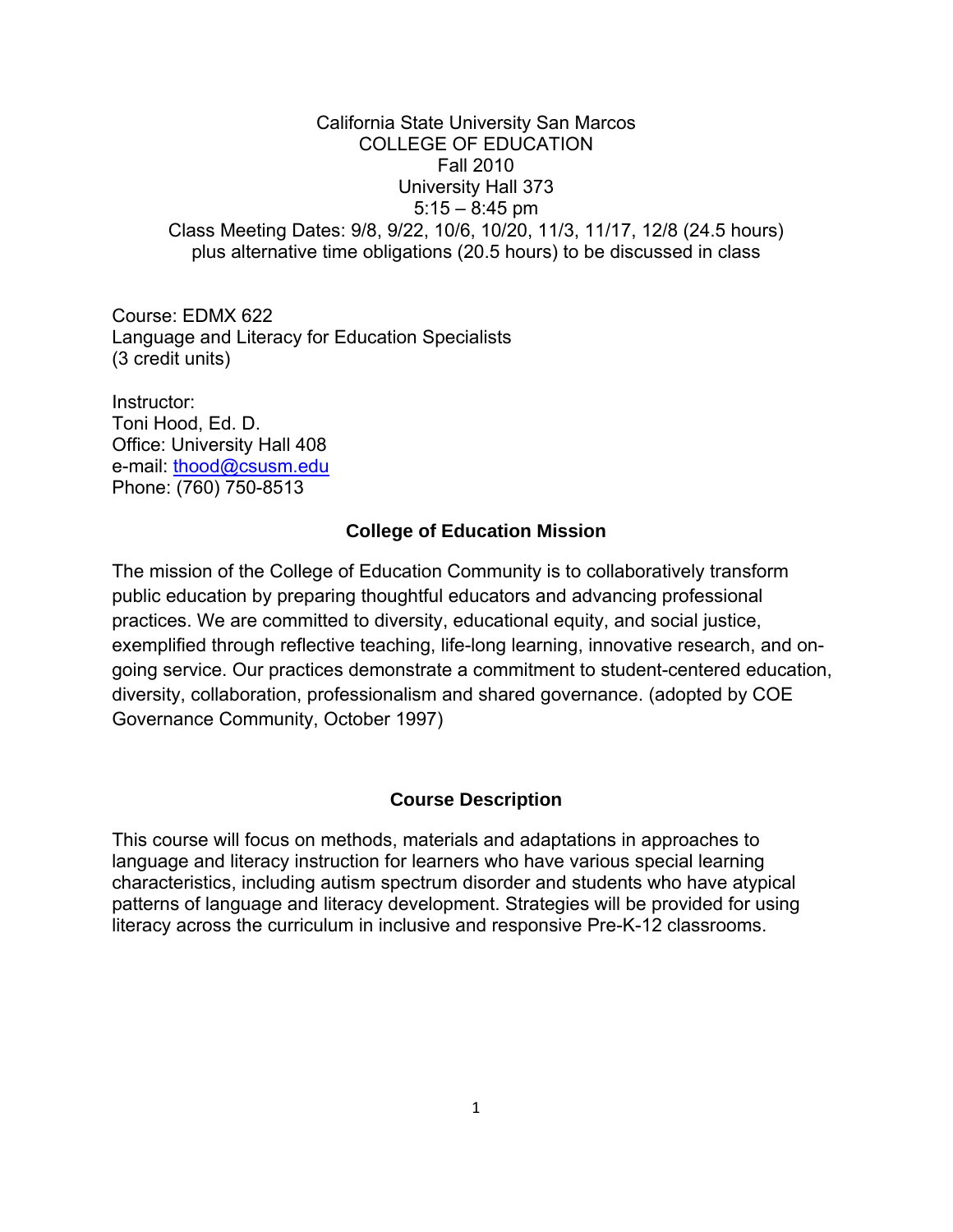**Course Prerequisites:** EDMS/EDMX 521 or CA Multiple Subject Credential, and admission to the Level I or Level II Mild/Moderate or Moderate/Severe Disabilities Education Specialist credential program. Candidates with Single Subject credentials may request a waiver of EDMX 622, and are required to complete EDMS or EDMX 521.

**Course Objective # 1:** Given the pedagogy and experiences of EDMX 622, Level I Education Specialist Credential Candidates are expected to meet the 15 Literacy Goals required by the State of California as demonstrated in reflection journals completed during class sessions. The focus of each course session is related to the given Goals, or outcomes, of EDMX 622. These Goals are aligned with the knowledge, skills, attitudes, and values expected of public school teachers who teach reading and language arts to Pre-K-12 students in California. For each Goal, candidates will write a reflection in a journal and demonstrate through examples, experiences, and ideas how they have met the Goals. The journal will become part of class activities in which candidates experience the various uses of journals and journaling in the classroom. Consequently, they will not be private; there will be times when classmates and instructor will interact with candidates regarding journal entries. Journals may be collected by the instructor periodically during the course. It will be candidates' responsibility to complete required entries.

**Course Objective # 2:** Given the pedagogy and experiences of EDMX 622, Level I Education Specialist Credential candidates are expected to develop effective instructional skills to accommodate, develop, and improve the literacy skills of students with autism spectrum disorder (ASD), as demonstrated through the Best Literacy Practices for Students with Autism Partner Presentation (Report & Modeling) assignments, and other class activities.

#### **California Teaching Commission Standards Alignment**

The course objectives, assignments, and assessments have been aligned with the CTC standards for Multiple Subjects Credential. You will incorporate artifacts from this class into your final comprehensive portfolio. The following are the primary emphasis of this course:

Standard 3-Relationship between theory and practice

Standard 4-Pedagogical thought and reflective practice

Standard 5-Equity, Diversity, & Access to the Core Curriculum

Standard 7-Equity, Preparation to Teach Reading Language Arts

This course will also reinforce learnings from the Candidates' initial literacy course. The Reading Language Arts program at CSUSM is closely aligned to the California State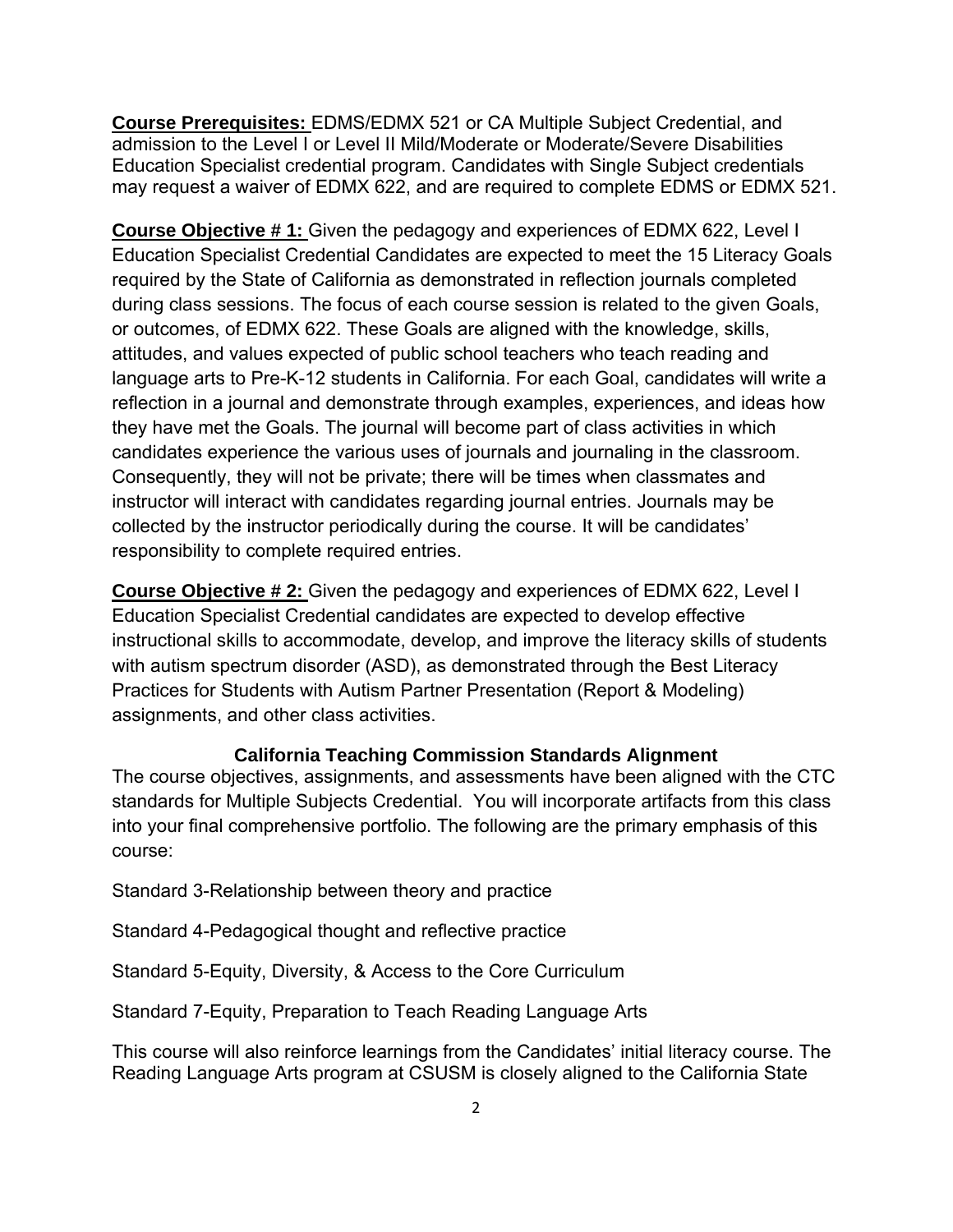Reading Initiative. Teacher candidates are expected to study and be well prepared to implement the A-K components:

- a) phonemic awareness
- b) systematic, explicit phonics instruction (sound/symbol relationships, decoding and word attack skills
- c) spelling instruction
- d) diagnosis of reading deficiencies
- e) research on how children learn to read
- f) research on how proficient readers read
- g) structure of the English language
- h) relationships between reading, writing, and spelling
- i) planning and delivery of appropriate reading instruction based on assessment and evaluation
- j) means of improving reading comprehension
- k) student independent reading of good books and the relationship of that activity to improved reading performance

## State of CA Reading and Language Arts Goals

| Goal 1: | develop a sensitivity to and appreciation for children with special learning<br>needs.                                                                                                                      |
|---------|-------------------------------------------------------------------------------------------------------------------------------------------------------------------------------------------------------------|
| Goal 2: | examine the California Language Arts Framework and Standards, and gain<br>an understanding of the curriculum of language and literacy as they are<br>taught in the elementary, middle and secondary school. |
| Goal 3: | gain an understanding of how patterns of typical and atypical language<br>development influence student academically, socially and behaviorally in<br>today's classrooms.                                   |
| Goal 4: | become familiar with current approaches to the teaching of reading and<br>writing to children with special learning needs.                                                                                  |
| Goal 5: | understand the value of specifically designed academic instruction lessons<br>in English for students with diverse cultural and linguistic backgrounds.                                                     |
| Goal 6: | become familiar with current approaches to the teaching of reading and<br>writing of children with special learning needs.                                                                                  |
| Goal 7: | become familiar with formal language and literacy assessment instruments<br>and their usefulness in designing appropriate instruction                                                                       |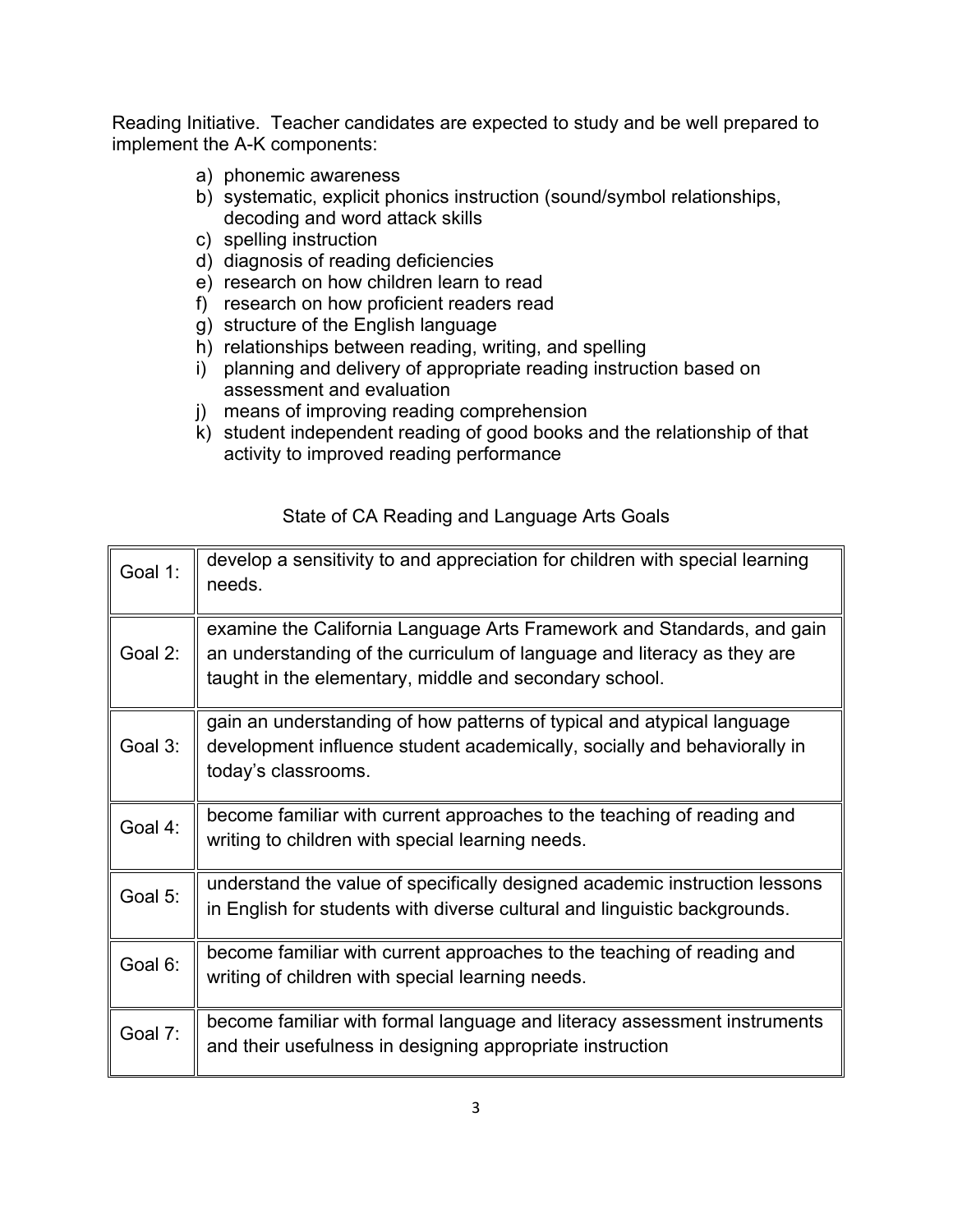| Goal 8: | become familiar with informal language and literacy assessments, such as<br>portfolios, and performance and presentation options; and their usefulness<br>in designing appropriate instruction. |
|---------|-------------------------------------------------------------------------------------------------------------------------------------------------------------------------------------------------|
| Goal 9: | demonstrate the ability to design and adapt instruction and classroom<br>environment which are responsive to all learners.                                                                      |
| Goal    | translate language and literacy assessment and evaluation results into                                                                                                                          |
| 10:     | effective instructional goals and objectives for all learners.                                                                                                                                  |
| Goal    | understand middle and secondary language and literacy issues in today's                                                                                                                         |
| 11:     | classrooms.                                                                                                                                                                                     |
| Goal    | develop an appreciation for the need of all learners to experience success                                                                                                                      |
| 12:     | in middle and secondary classrooms.                                                                                                                                                             |
| Goal    | develop effective collaboration skills which will assist in positively                                                                                                                          |
| 13:     | influencing language and literacy curriculum decisions in today's schools.                                                                                                                      |
| Goal    | develop the ability to select appropriate materials and instructional                                                                                                                           |
| 14:     | strategies to meet the individual needs of students.                                                                                                                                            |
| Goal    | develop a respect for each student, his/her abilities and background, and                                                                                                                       |
| 15:     | the student's rights to instruction that meets his/her individual needs.                                                                                                                        |

#### **Required Texts**

#### [**Please bring texts to each class unless otherwise advised***.*]

- http://www.cde.ca.gov/Cl/cr/cf/documents/rlafw.pdf 1. California Reading/Language Arts Framework (current):
- 2. Kluth, P., & Chandler-Olcott, K.(2008). A land we can share: Teaching literacy to *students with autism.* Baltimore: Paul H. Brookes.
- 3. Krausz, M., & Hood, T (2008). *The DECODERs' First Adventure: A Flight of Greed and Glory.* Loretto, PA: Star Publish LLC. (This children's chapter book will be purchased for \$10.00 in first class session from instructor.)
- 4. Tovani, C. (2004). *Do I really have to teach reading? Content comprehension, grades 6-12*. Portland: Stenhouse.

NOTE: Each candidate must have an active TaskStream Electronic Portfolio account for this credential program. If you are new to the program, you *must register & pay fee online prior to the second class:* at www.TaskStream.com (Register for 2-yr minimum when commencing your Level I Program.)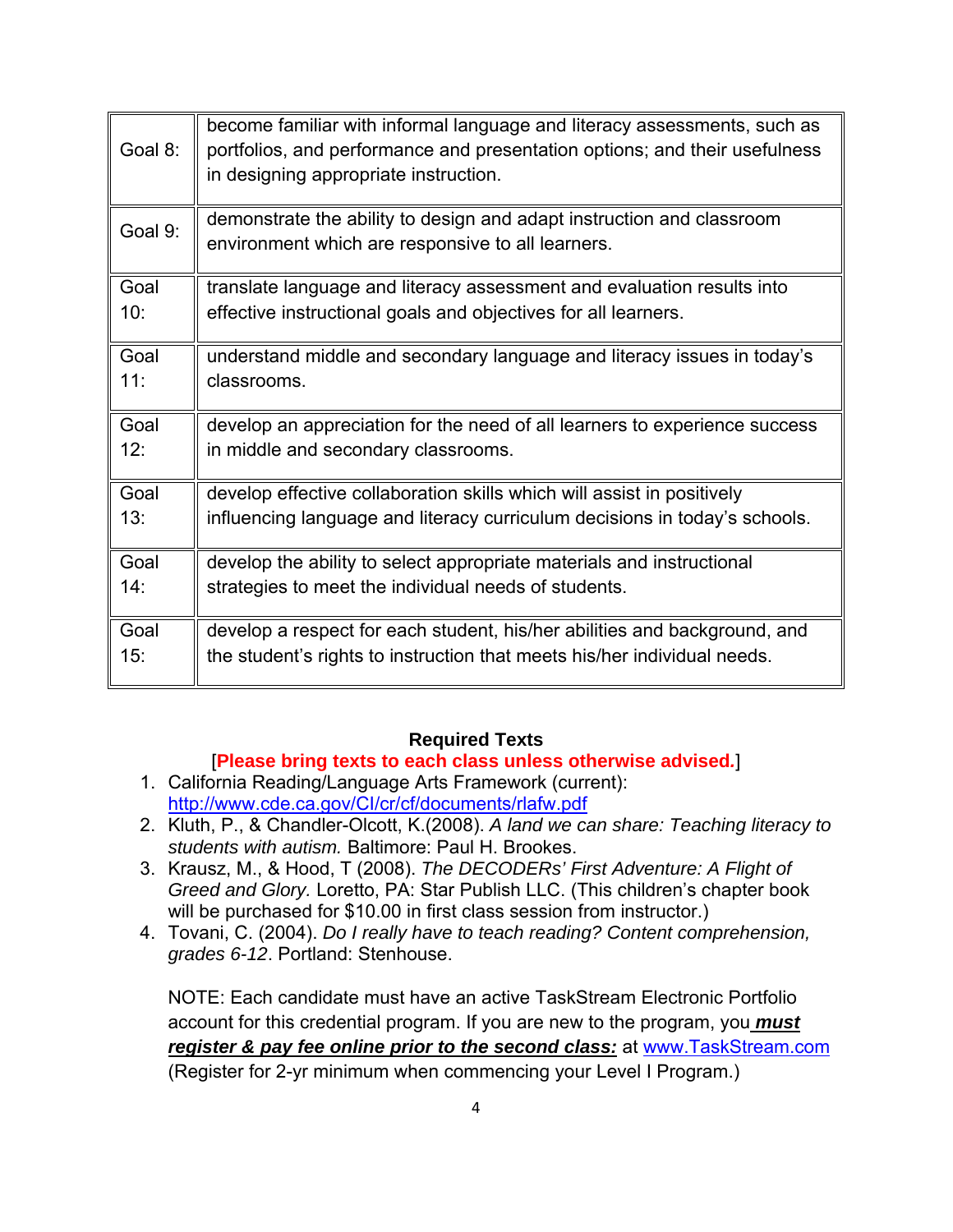### **TaskStream Resources**

- a. **General TaskStream Directions**: http://lynx.csusm.edu/coe/eportfolio/Task.Stream.Directions.htm
- b. **How to Write TaskStream Narratives**: http://lynx.csusm.edu/coe/eportfolio/Narrative.Directions.htm

### **Web Resources and Recommendations**

### **During this course, you may also need to access and use the following specific web sites:**

1. Individuals with Disabilities Education Improvement Act of 2004 http://www.edlawrc.com/special\_education.htm 2. Literature Circles Resources : http ://www.litcircles.org/; http://www.litcircles.org/Overview/overview.html 3. When Older Students Can't Read (LD Online) http://www.ldonline.org/article/8025 4. Strategies that Work for Students Grade 9-12 with Dyslexia (LD Online) http://www.ldonline.org/article/6371 5. Journaling: http://www.sdcoe.k12.ca.us/score/actbank/tjournal.htm 6. Council for Exceptional Children: www.cec.sped.org 7. Citing Research: http://citationmachine.net/

8. The abridged version of The American Psychological Association (APA) Manual: www.apastyle.org

# **Infused Competencies**

## **Authorization to Teach English Learners**

This credential program has been specifically designed to prepare teachers for the diversity of languages often encountered in California public school classrooms. The authorization to teach English learners is met through the infusion of content and experiences within the credential program, as well as additional coursework. Students successfully completing this program receive a credential with authorization to teach English learners.

*(Approved by CCTC in SB 2042 Program Standards,August 02)* 

## **Special Education Inclusion**

Consistent with the intent to offer a seamless teaching credential in the College of Education, this course will demonstrate the collaborative infusion of special education competencies that reflect inclusive educational practices.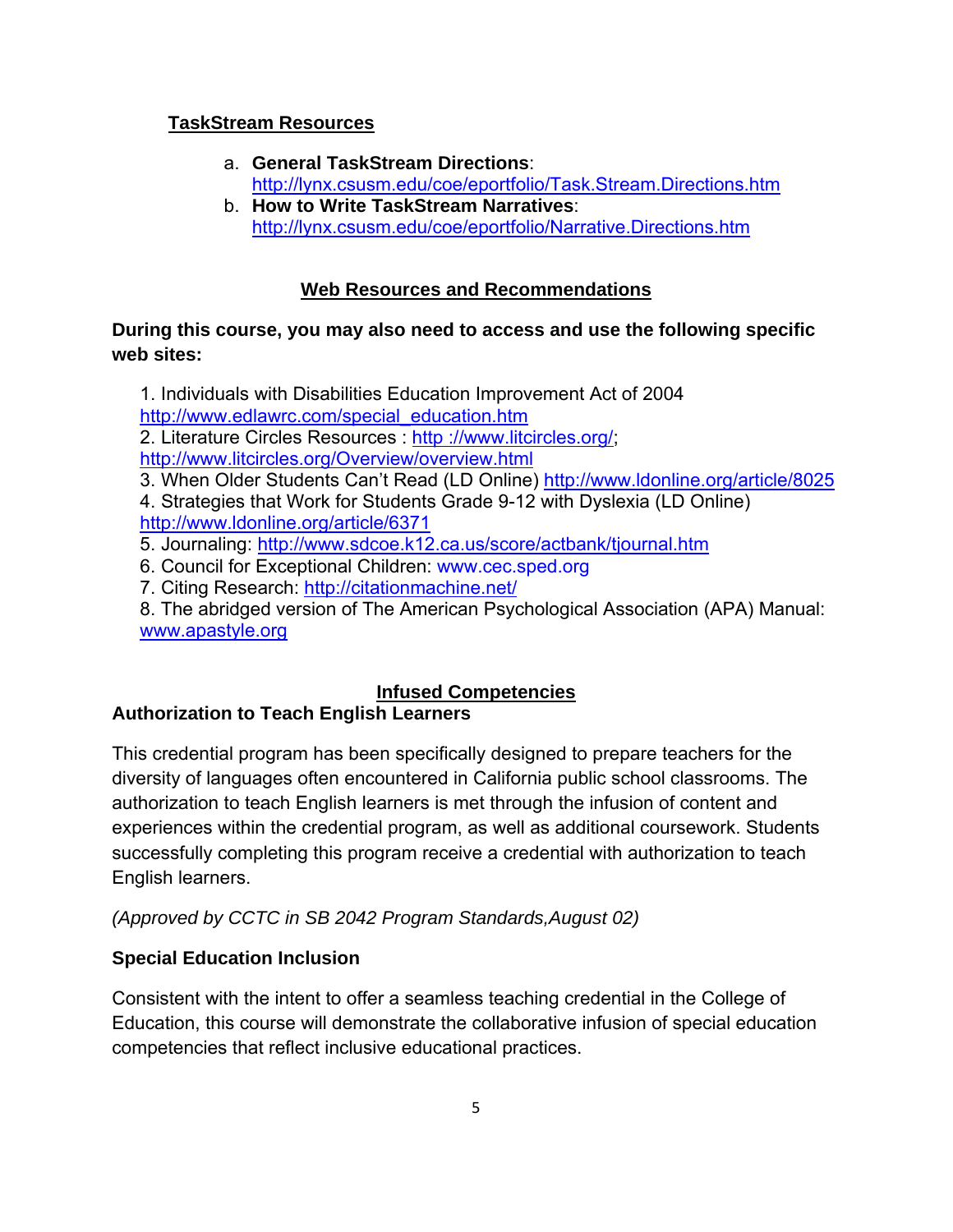**Technology**This course infuses technology competencies to prepare our candidates to use technologies, emphasizing their use in both teaching practice and student learning. Candidates are expected to use technology as part of their professional practice as well as to research the topics discussed in this course. Students are encouraged to keep a digital copy of all assignments for use in a teaching portfolio. Details will be given in class.

### **STUDENT LEARNING OUTCOMES**

#### **Teacher Performance Expectation (TPE) Competencies**

 to realize a comprehensive and extensive educational program for all students. The course objectives, assignments, and assessments have been aligned with the CTC standards for Level I Education Specialist Credential. This course is designed to help teachers seeking a California teaching credential to develop the skills, knowledge, and attitudes necessary to assist schools and district in implementing effective programs for all students. The successful candidate will be able to merge theory and practice in order

| <b>TPE</b>       | <b>Description</b>                                                    | <b>Course Assignment or</b><br><b>Activity</b>                                                  |
|------------------|-----------------------------------------------------------------------|-------------------------------------------------------------------------------------------------|
| TPE <sub>3</sub> | Interpretation and Use of<br>Assessments                              | Readings, Case Study;<br><b>Class Activities</b><br>Response to Intervention<br>(Rtl)Assignment |
| TPE <sub>4</sub> | <b>Making Content Accessible</b>                                      | Readings, Discussions,<br><b>Rtl Assignment</b>                                                 |
| TPE 6d           | Developmentally Appropriate<br><b>Practices for Special Education</b> | Readings, Lectures,<br><b>Presentations</b> ; Case<br>Study; RtI Assignment                     |
| TPE <sub>8</sub> | <b>Learning About Students</b>                                        | Readings, Class<br><b>Activities</b>                                                            |
| TPE <sub>9</sub> | Instructional Planning                                                | Case Study; Rtl<br>Assignment                                                                   |

### **TPEs Addressed in EDMX 622**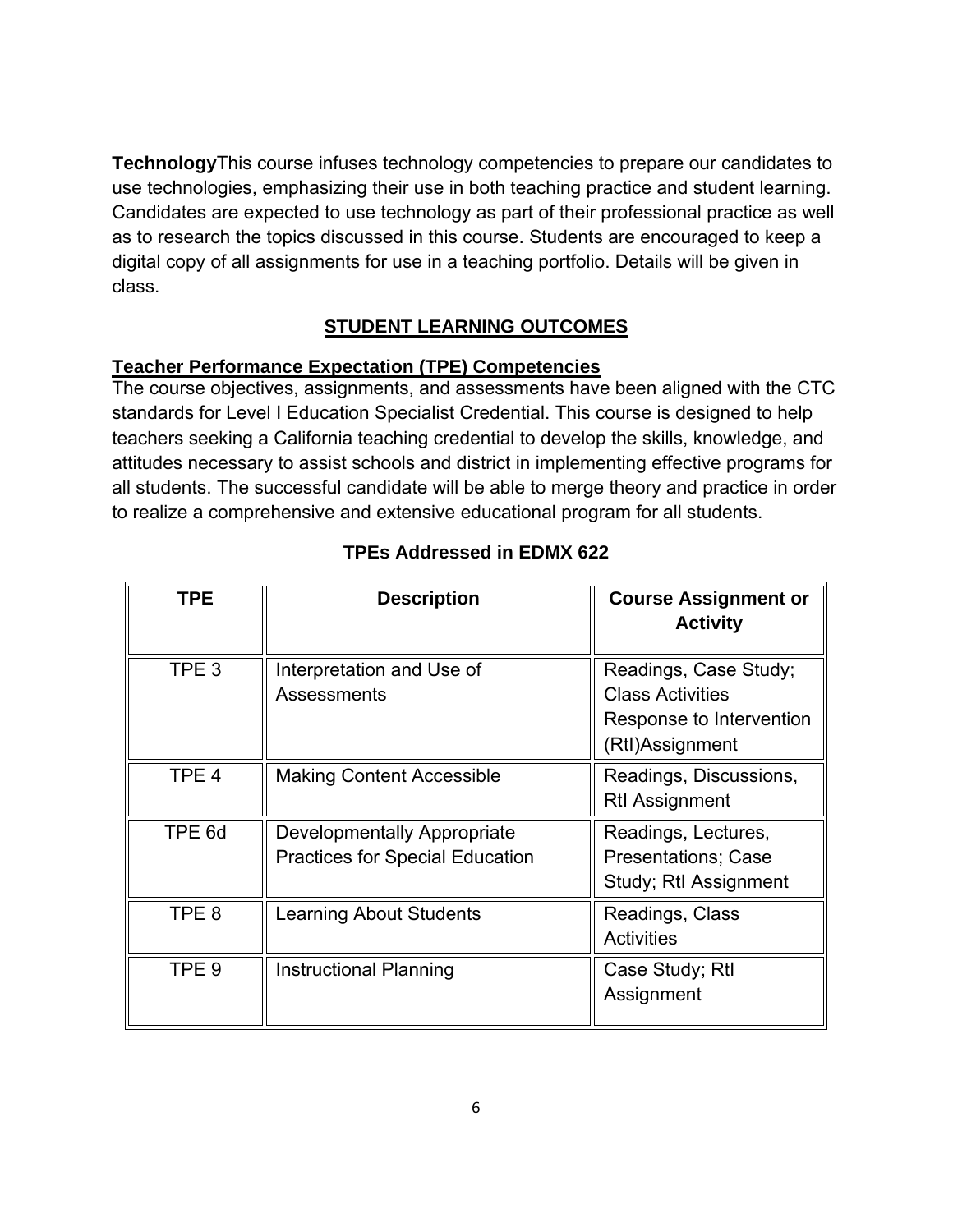# **Level I Education Specialist Standards**

# **All Level I Education Specialists Credential Candidates are responsible for Posting Responses to Level I Standards in TaskStream in each course. For EDMX 622, you will respond to 3 Standards:**

| <b>Standard</b><br><b>7A</b> | Demonstrates knowledge and skills in Multiple Subject reading,<br>writing, and related language instruction in English.<br>Suggested Artifact: Case Study; RtI Assignment, Class Activities                                                                                                                                                                |
|------------------------------|------------------------------------------------------------------------------------------------------------------------------------------------------------------------------------------------------------------------------------------------------------------------------------------------------------------------------------------------------------|
| <b>Standard</b><br>23        | Demonstrates knowledge and skills in selecting curricula and in using<br>instructional strategies to meet the diverse learning characteristics of<br>students with mild/moderate/severe disabilities across an array of<br>environments and activities.                                                                                                    |
|                              | Utilizes assessment data to collaboratively develop IEP goals,<br>objectives, adaptations, and instructional plans. Instructional plans<br>are responsive to unique needs of students, general ed. Settings, and<br>core curriculum. They are implemented and adjusted systematically to<br>promote maximum learning and generalization.                   |
|                              | Suggested Artifacts: Case Study, Rtl Assignment, Class Activities                                                                                                                                                                                                                                                                                          |
| <b>Standard</b><br>25: M/M   | Identifies the characteristics of students with mild to moderate<br>disabilities, including students identified as severely emotionally<br>disturbed or behavior disordered, and determines the implications of<br>these characteristics for service delivery.<br>Suggested Artifacts: Case Study; RtI Task; Autism Assignment; Class<br><b>Activities</b> |
|                              |                                                                                                                                                                                                                                                                                                                                                            |

## **EDMX 622 Additional Level I Standards Interface** *(No TaskStream submission required for these for EDMX 622.)*

| 11.4 | Demonstrate ability to implement state framework                                                                                                                              |
|------|-------------------------------------------------------------------------------------------------------------------------------------------------------------------------------|
| 12.2 | Uses age-appropriate strategies and techniques for developing students'<br>communication skills, reflecting an understanding of diverse modes and<br>systems of communication |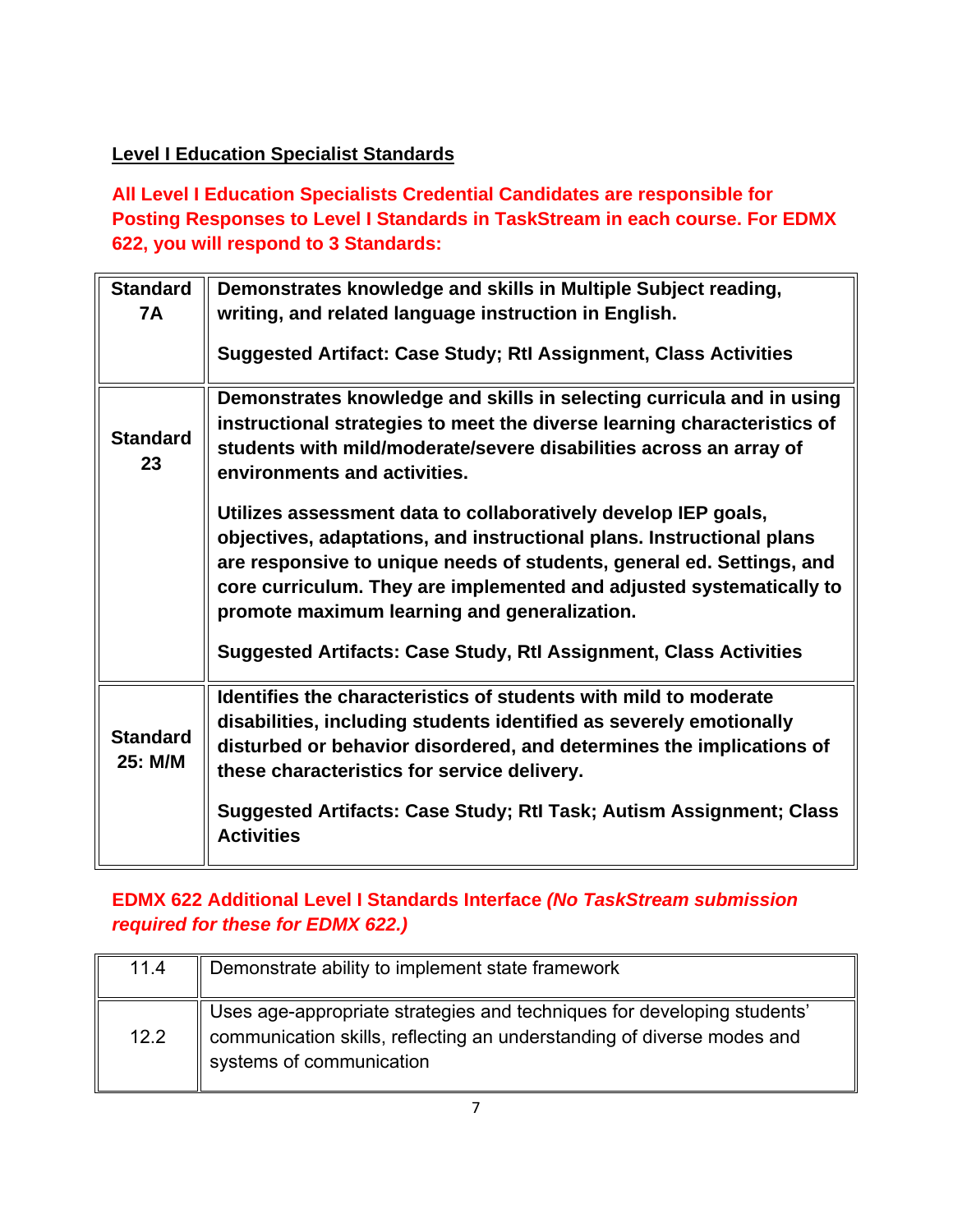| 17.1 | Uses data-based assessment to drive curriculum and instruction decisions<br>for learners with diverse language and cultural backgrounds, cognitive<br>abilities, and special needs.                                                                                           |
|------|-------------------------------------------------------------------------------------------------------------------------------------------------------------------------------------------------------------------------------------------------------------------------------|
| 17.2 | Uses standardized district/state or assessment information to drive<br>instructional plan.                                                                                                                                                                                    |
| 20.3 | Uses instructional strategies appropriate for individuals with diverse needs,<br>interests, and learning styles in a variety of educational environments.                                                                                                                     |
| 22.1 | Appropriately chooses, administers, and interprets various individual<br>assessments and evaluations to determine students' profiles<br>(strengths/needs in developmental, academic, social/emotional, behavioral,<br>communication, employ't, community, and living domains) |
| 22.2 | Make appro. Instructional decisions based on results of given assessments<br>and evaluations.                                                                                                                                                                                 |

### **Accommodations and Policies**

**College of Education Attendance Policy**: Due to the dynamic and interactive nature of courses in the College of Education, all students are expected to attend all classes and participate actively. At a minimum, students must attend more than 80% of class time, or s/he may not receive a passing grade for the course at the discretion of the instructor. Individual instructors may adopt more stringent attendance requirements. Should the student have extenuating circumstances, s/he should contact the instructor as soon as possible. *(Adopted by the COE Governance Community, December, 1997).*  Students should not assume that notification of absences means they are automatically excused from class.

**Students with Disabilities Requiring Reasonable Accommodations:** Students with disabilities who require reasonable accommodations must be approved for services by providing appropriate and recent documentation to the Office of Disable Student Services (DSS). This office is located in Craven Hall 5205, and can be contacted by phone at (760) 750-4905, or TTY (760) 750-4909. Students authorized by DSS to receive reasonable accommodations should meet privately with their instructors during office hours in order to ensure confidentiality.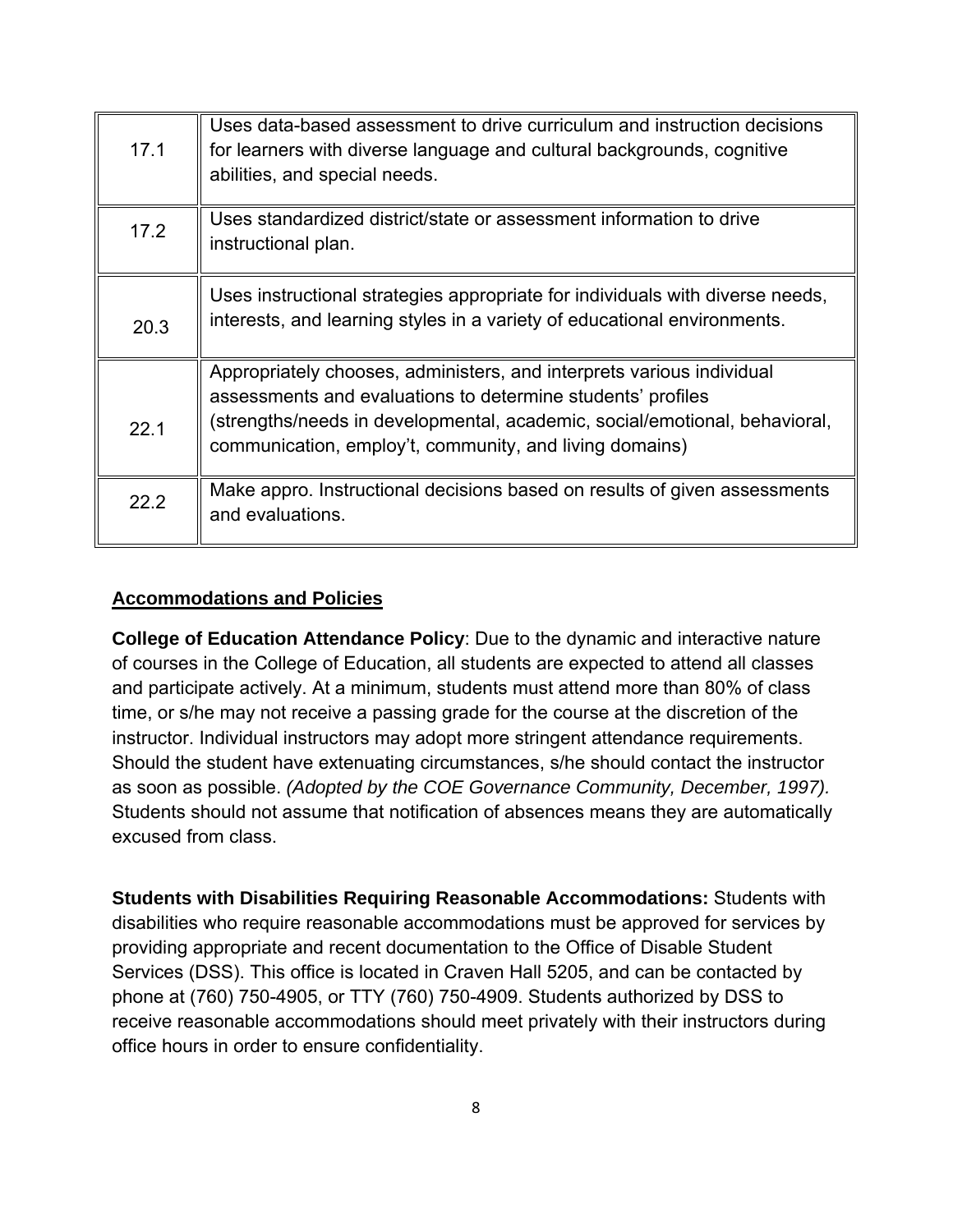**Course Requirements:** Teacher education is a professional preparation program. It is expected that students will come to every class prepared to discuss the readings, submit required assignments (including online class responses), and participate in class activities. Students are expected to adhere to academic honesty and integrity policies, and standards of dependability, confidentiality, and writing achievement. Because it is important for teachers to be able to effectively communicate their ideas to students, parents, colleagues, and administrators, writing that is *original*, clear, and error-free is a priority for the College of Education. It is expected that work will be turned in on time. Please discuss individual issues with the instructor. Points will be deducted if assignments are submitted late (10% penalty per day late; no credit will be awarded if the assignment is one week late).

**Grading Standards:** Each assignment has a specific rubric to guide you in your completion.

|                                                     | <b>Points Value:</b>             |
|-----------------------------------------------------|----------------------------------|
| Course Attendance, Professionalism, & Participation | 20                               |
| Volunteerism                                        | 10                               |
| Case Study: Best Practices Project                  | 25                               |
| <b>Autism Paper and Peer Analysis</b>               | 25                               |
| Response to Intervention Position Paper             | 20                               |
| TaskStream Postings (7A, 23, 25 - Mild/Moderate)    | Required for Grade<br>Assignment |
| <b>Total Points:</b>                                | 100                              |

**No course grade may be less than a C+, and a B- average must be maintained to earn a credential.** 

**Candidates earning less than a C+ in any credential program course must repeat the course. Please refer to your University Catalog for further details regarding grading policies.**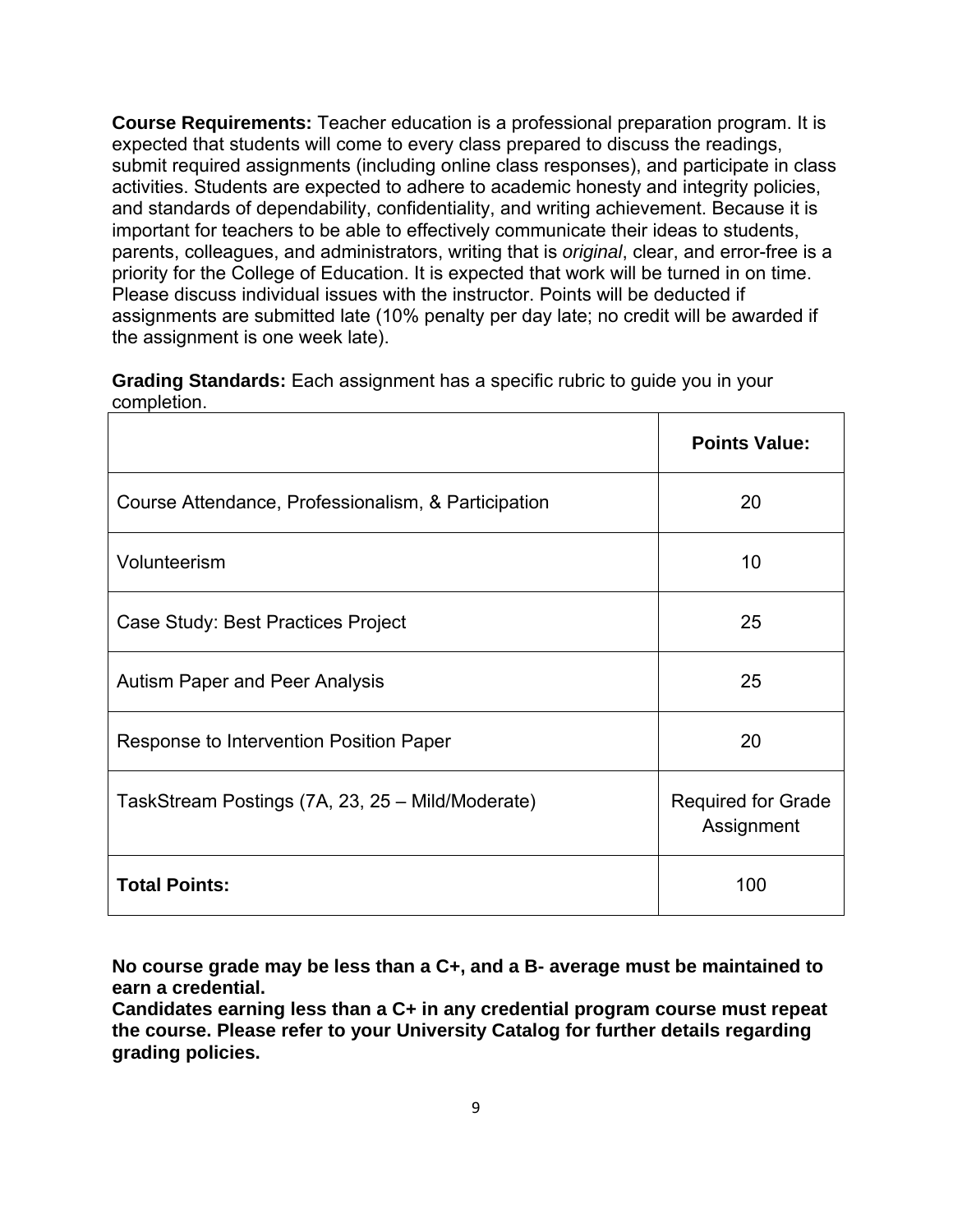**In EDMX 622, the following grading standards apply: A = 93-100% B- = 90-92 B+ = 87-89% B = 83-86% B- = 80-82% C+ = 77-79% All University Writing Requirement:** Every course at the university must have a

writing requirement of at least 2500 words. This course meets that requirement through the assignments noted above.

#### **Academic Honesty and Integrity**

Students will be expected to adhere to standards of academic honesty and integrity, as outlined in the Student Academic Honesty Policy. All written work and oral presentation assignments must be original work. All ideas/materials that are borrowed from other sources must have appropriate references to the original sources. Any quoted material should give credit to the source and be punctuated with quotation marks.

Students are responsible for honest completion of their work. There will be no tolerance for infractions. If you believe there has been an infraction by someone in the class, please bring it to the instructor's attention. The instructor reserves the right to discipline any student for academic dishonesty in accordance with the general rules and regulations of the University. Disciplinary action may include the lowering of grades and/or the assignment of a failing grade for an exam, assignment, or the class as a whole.

Incidents of Academic Dishonesty will be reported to the Program Coordinator, Dean and Associate Dean of the College of Education, and the Dean of Students. Sanctions at the University level may include suspension or expulsion from the University.

**Plagiarism** As an educator, it is expected that each student will do his/her own work, and contribute equally to group projects and processes. Plagiarism or cheating is unacceptable under any circumstances. If you are in doubt about whether your work is paraphrased or plagiarized see the Plagiarism Prevention for Students website http://library.csusm.edu/plagiarism/index.html. If there are questions about academic honesty, please consult the University catalog.

**Use of Technology** Students are expected to demonstrate competency in the use of various forms of technology (i.e. word processing, electronic mail, use of the Internet, and/or multimedia presentations). Specific requirements for course assignments with regard to technology are at the discretion of the instructor. Keep a digital copy of all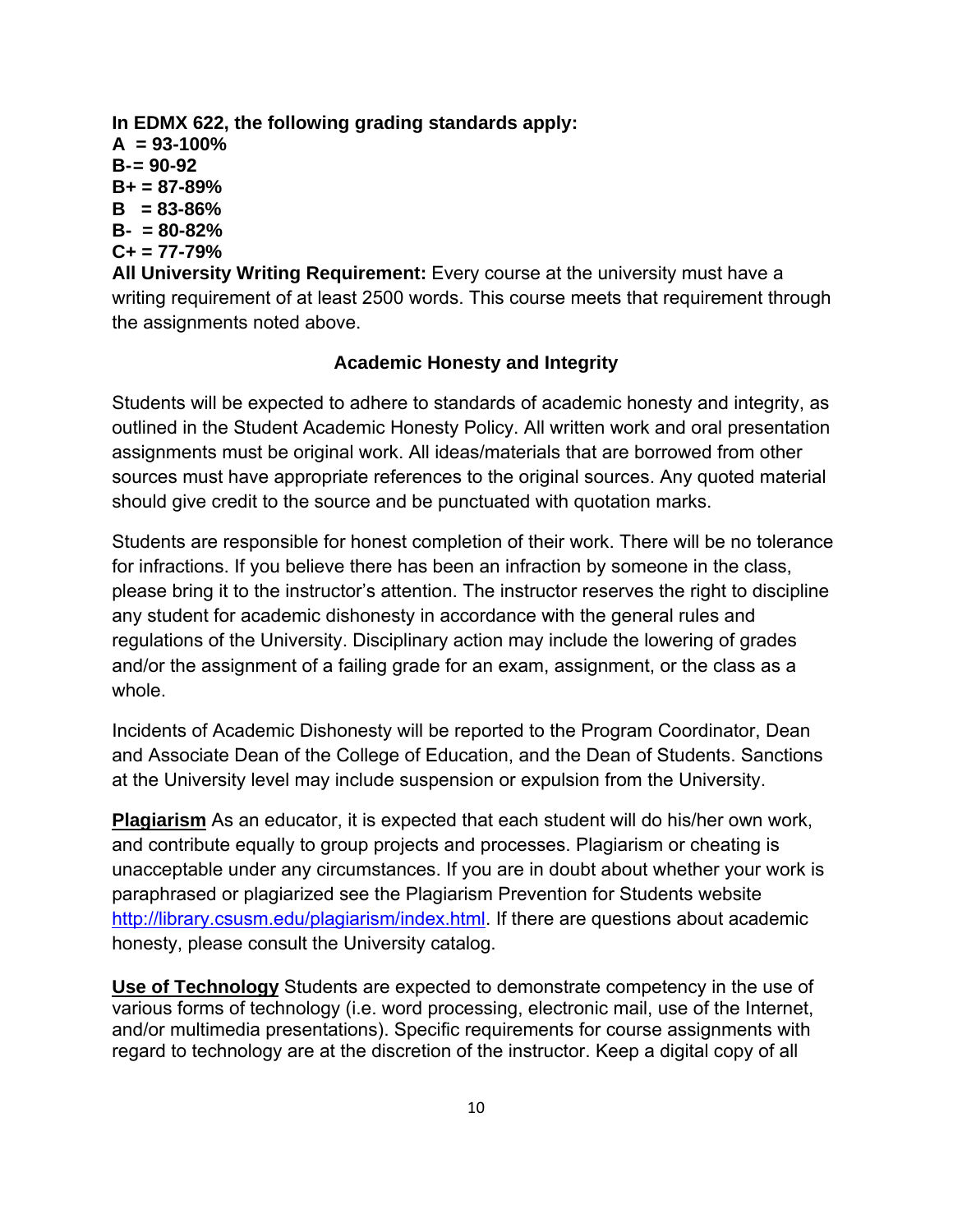assignments for use in your teaching portfolio. **Some assignments will be submitted online; and some will be submitted in hard copy.** Details will be given in class.

**Electronic Communication Protocol** Electronic correspondence is an important and ever-increasing part of your professional interaction. If you need to contact the instructor, e-mail is often the easiest way to do so  $(thood@cssusm.edu)$ . It is the instructor's intention to respond to all received e-mails in a timely manner. Please be reminded that e-mail and online discussions are a very specific form of communication, with their own nuances and etiquette. For instance, electronic messages sent in all upper case (or lower case) letters, major typos, or slang often communicate more than the sender originally intended. With that said, please be mindful of all e-mail and online discussion messages you send to your colleagues, to faculty members in the College of Education, or to persons within the greater educational community. All electronic messages should be crafted with professionalism and care.

Things to consider:

- Would I say in person what this electronic message specifically says?
- How could this message be misconstrued?
- Does this message represent my highest self?
- Am I sending this electronic message to avoid a face-to-face conversation?

In addition, if there is ever a concern with an electronic message sent to you, please talk with the author in person in order to correct any confusion.

The following pages are the

EDMX 622: Fall 2010

**Tentative Class Session Schedules** 

**Face-to-Face Class Time = 7 sessions x 3.5 hours = 24.5 hours** 

**Note: There will be one 15-minute break in each class session.** 

**Alternative Class Activities = 20.5 hours (Details provided in class.)** 

- **8 hours** = Case Study
- **5 hours** = volunteerism in literacy activity + log + reflection
- **7.5 hours** = Autism Report and Peer Analysis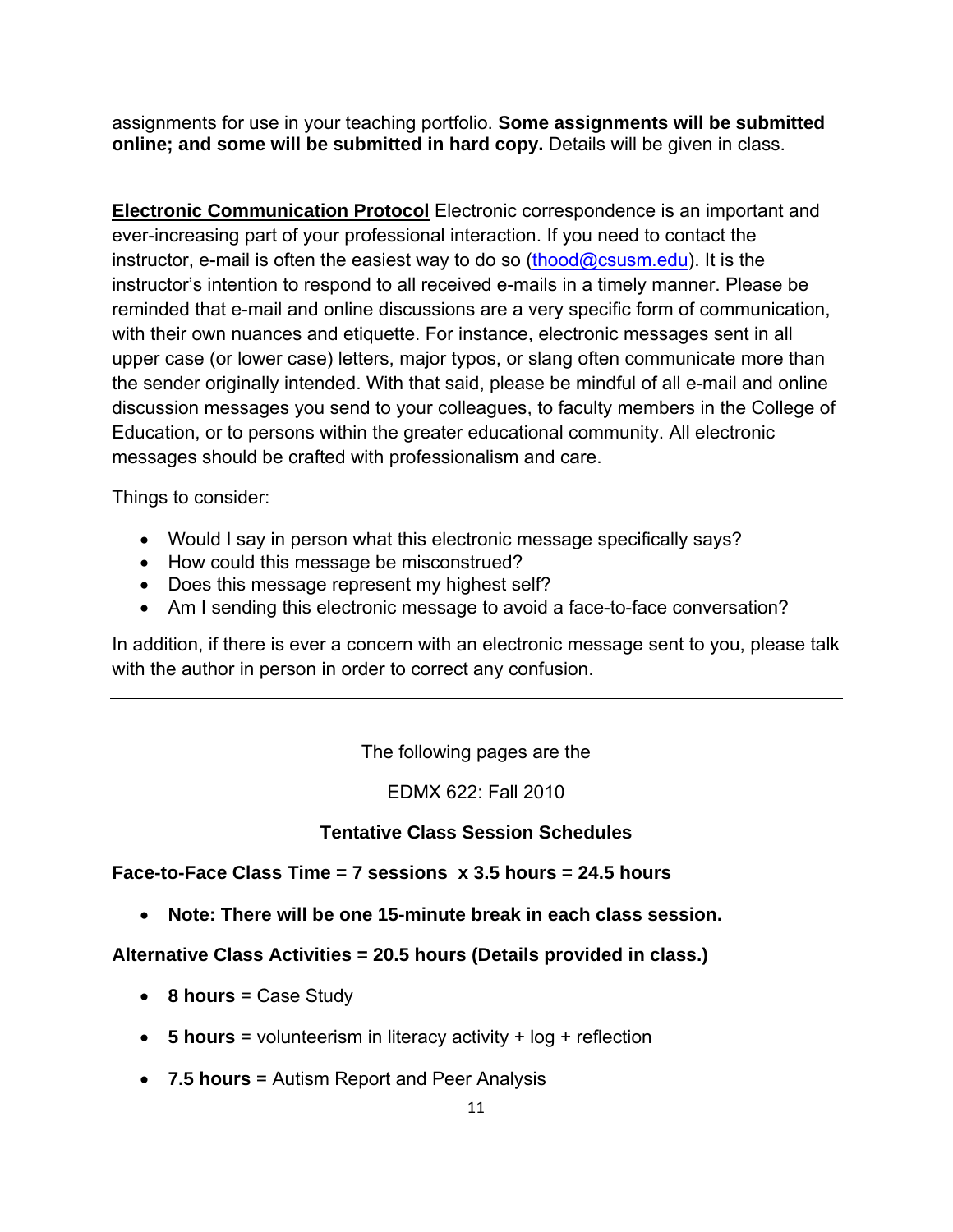| #1<br>9/8 | <u>TOPICS</u>                                                                                                                                                                                                                                                                                                                                                                                                                 | <b>CLASS READINGS</b><br><b>AND VIEWINGS</b>                                                                                                                                                                                                                                                  | <b>READINGS AND</b><br><b>ASSIGNMENTS DUE</b>                                                                                                                                                                                                                               |
|-----------|-------------------------------------------------------------------------------------------------------------------------------------------------------------------------------------------------------------------------------------------------------------------------------------------------------------------------------------------------------------------------------------------------------------------------------|-----------------------------------------------------------------------------------------------------------------------------------------------------------------------------------------------------------------------------------------------------------------------------------------------|-----------------------------------------------------------------------------------------------------------------------------------------------------------------------------------------------------------------------------------------------------------------------------|
|           | #1: Characteristics of children<br>with special learning needs.<br><b>Course Overview: Texts &amp;</b><br><b>Assignments Preview</b><br><b>Why autism?</b><br><b>Literacy Development of</b><br><b>Students Who</b><br><b>Goal #2: The California</b><br><b>Language Arts Framework and</b><br><b>Standards</b><br><b>Effective LA Instruction:</b><br><b>Universal Access to Reading</b>                                     | <b>Course Schedule</b><br><b>In-class readings</b><br>today as follows:<br>Kluth & Chandler-<br>Olcott: Intro<br>Jasmine: Good<br><b>Teaching Results!</b><br>http://navicast.edte<br>ch.sandi.net/mov.p<br>hp?mid=317&aid=3<br>32&cat=00004&br=<br>256<br>RLA FWK: Ch. 1, 2,                 | All of today's<br>assignments will be<br>done in class.<br>Bring texts and<br>notebook/journal to<br>class<br>Purchase children's<br>book from Instructor<br>Review model<br><b>Disability Matrix</b><br>Literature Circle #1<br>Goal journal entries<br>(done during class |
|           | and Writing<br><b>Review:</b> $\sqrt{}$ phonemic awareness<br>$\sqrt{ }$ systematic, explicit<br>phonics instruction<br>(sound/symbol<br>relationships, decoding<br>and word attack skills)<br>Goal #15 Develop a respect for<br>each student, his/her abilities<br>and background, and the<br>student's rights to instruction<br>that meets his/her individual<br>needs.<br>Literature Circles #1: Overview,<br><b>Roles</b> | $7 + UA$ @ each GL<br><b>RLA FWK Web</b><br>Site:<br>http://www.cde.ca.g<br>ov/Cl/cr/cf/docume<br>nts/rlafw.pdf<br><b>Literature Circles:</b><br><b>DVD</b><br>http://www.litcircles.<br>org/Overview/overvi<br>ew.html<br>http://www.litcircles.<br>org/Structure/struct<br>6.html<br>KH/1-3 | today)                                                                                                                                                                                                                                                                      |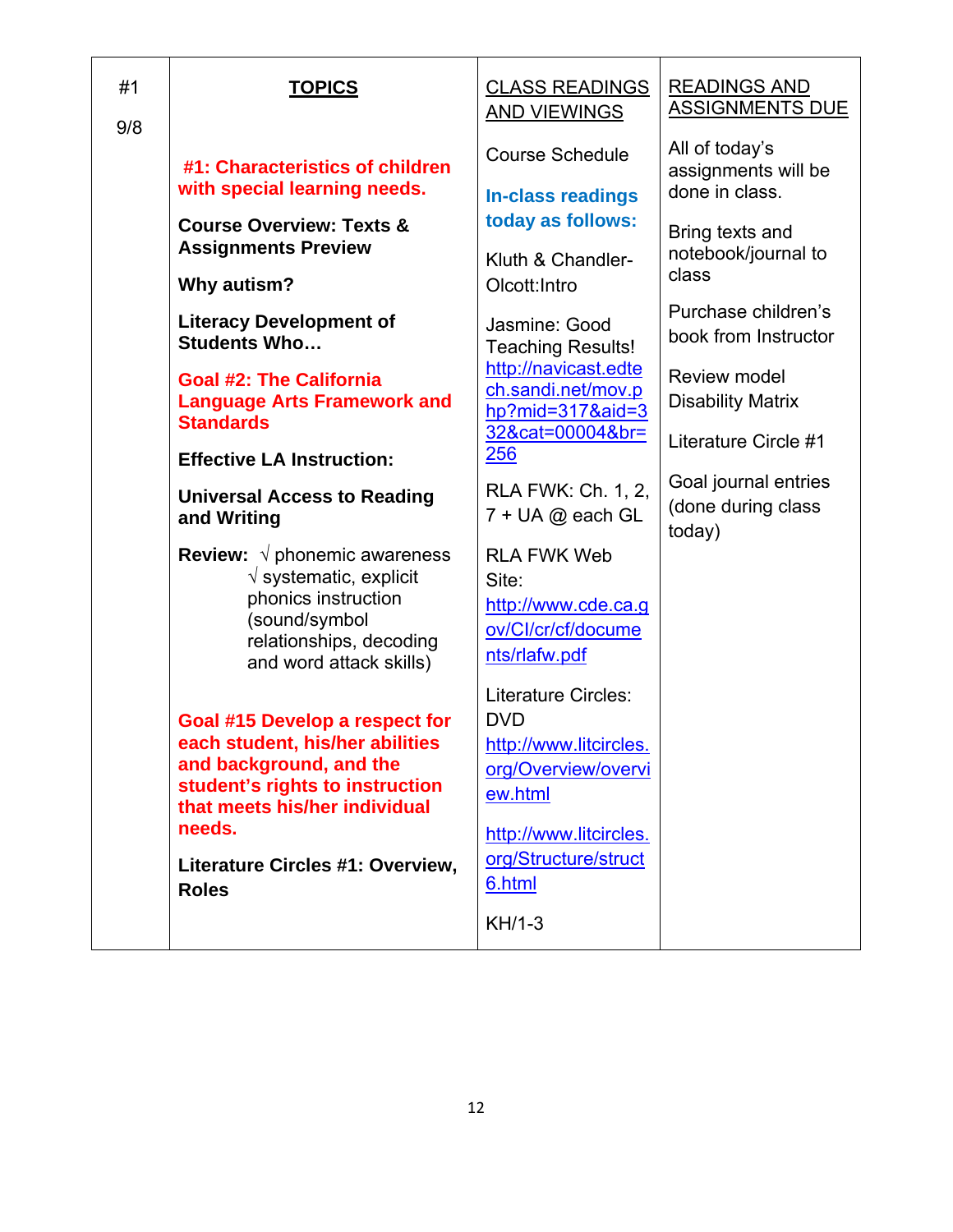| (All text readings<br><b>Case Study Part 1</b><br><b>Goal #3 Gain an understanding</b><br>must be done<br>of how patterns of typical and<br>Develop a case<br><b>BEFORE class)</b><br>atypical language development<br>study for a<br>influence students<br>FWK Ch. 1, 2, 7<br>struggling middle<br>academically, socially, and<br>school reader who<br>KC: Intro<br>behaviorally in today's<br>is an English                                                                                                                                                                                                                                                                                                                                                                                                                                                                                                                                                                                                                           | <b>Class</b><br>#2<br>9/22 | <b>Topics</b>     | <b>Class Readings &amp;</b><br><b>Viewings</b> | <b>Assignments</b> |
|-----------------------------------------------------------------------------------------------------------------------------------------------------------------------------------------------------------------------------------------------------------------------------------------------------------------------------------------------------------------------------------------------------------------------------------------------------------------------------------------------------------------------------------------------------------------------------------------------------------------------------------------------------------------------------------------------------------------------------------------------------------------------------------------------------------------------------------------------------------------------------------------------------------------------------------------------------------------------------------------------------------------------------------------|----------------------------|-------------------|------------------------------------------------|--------------------|
| learner.<br><b>Typical Language</b><br>Development Chart:<br><b>Typical &amp; Atypical Language</b><br>Readings Due:<br><b>Development</b><br>http://www.childdeve<br>FWK Ch. 1, 2, 7<br>lopmentinfo.com/dev<br><b>Literacy: Speech and Oral</b><br>elopment/language<br>Language<br>KC: Intro<br>development.shtml<br><b>Observing Children's</b><br>$T: 2-6$<br>Video: Who Should<br><b>Language-Using Behaviors</b><br>See the Speech<br>KH: Ch. 1-3<br>Clinician?<br><b>Goal #4 Become familiar with</b><br>current approaches to the<br>Tovani: 2-6<br>teaching of reading and writing<br>to children with special learning<br>KH: Ch. 1-3<br>needs.<br>DECODER Ppt.<br><b>What Content-Area Teachers</b><br><b>Should Know About Adolescent</b><br>Literacy<br><b>Content Comprehension:</b><br>summarizing, questioning,<br>analyzing vocabulary,<br>understanding key structures<br>Literature Circles #2: Skills in<br><b>Context and Writing with</b><br><b>Purpose</b><br><b>Author Visit: Dr. Marjorie</b><br><b>Krausz</b> |                            | <b>classrooms</b> |                                                |                    |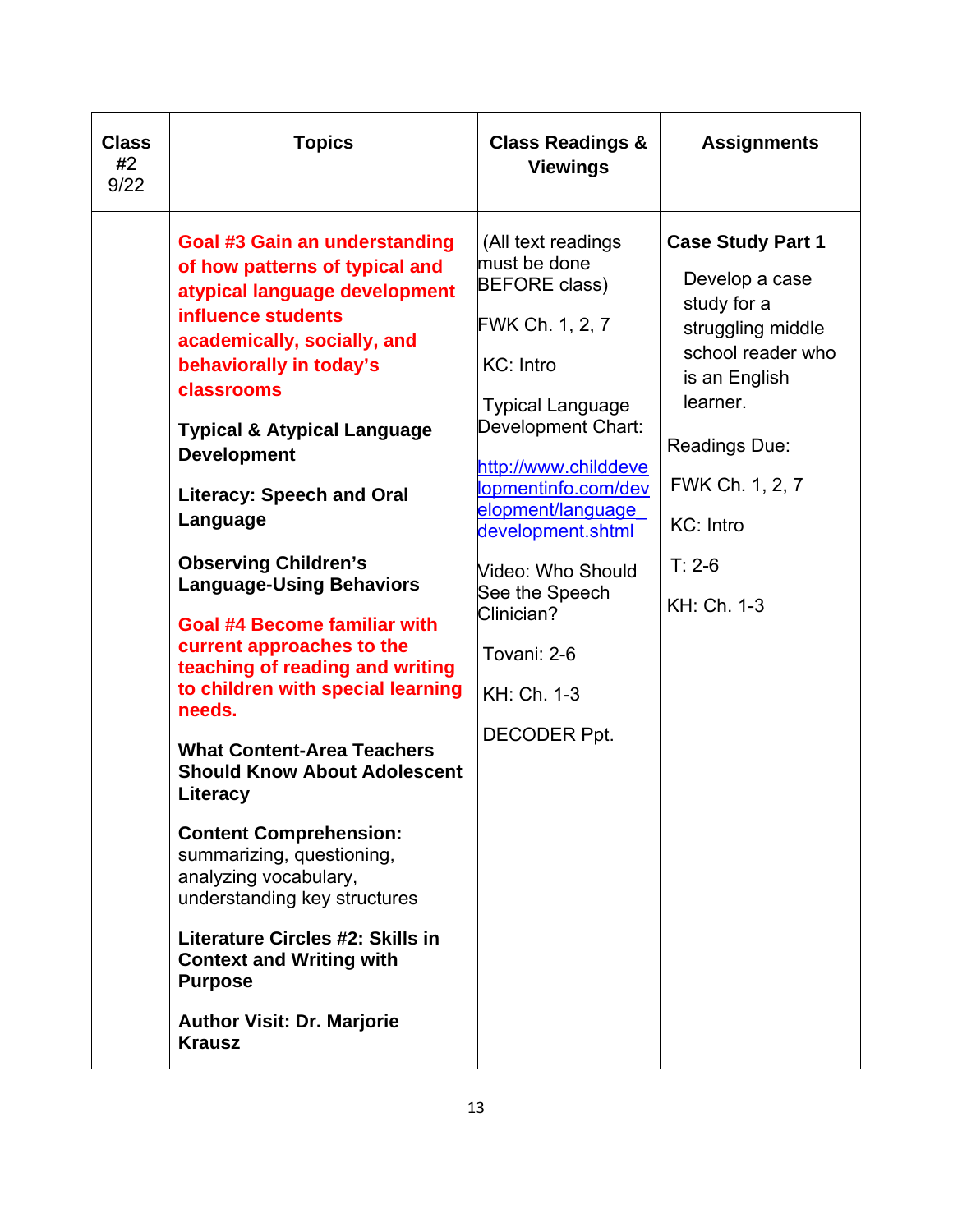| #3   | <b>Goal #5 Understand the value of</b> | (All text readings        | <b>Case Study Part 2</b> |
|------|----------------------------------------|---------------------------|--------------------------|
|      | specifically designed academic         | must be done              |                          |
| 10/6 | instruction lessons in English         | <b>BEFORE class)</b>      | Identify assessment      |
|      | for students with diverse              |                           | strategies you would     |
|      | cultural and linguistic                | Webcast:                  | conduct, and write an    |
|      | backgrounds.                           | http://www.adlit.org/     | analysis of the mock     |
|      |                                        | webcasts/ells (Part       | or authentic             |
|      | <b>Literacy and English Learners</b>   | 3: Good Instruction)      | assessments              |
|      | <b>Scaffolding and Differentiating</b> | <b>Turnbull Chapter 3</b> | conducted                |
|      | <b>Literacy Instruction</b>            | + p. 254                  | Read through:            |
|      |                                        |                           | http://www.sdcoe.net/r   |
|      | <b>Goal #6 Become familiar with</b>    | http://www.sdcoe.net      | ti/?loc=home             |
|      | current approaches to the              | /rti/?loc=home            |                          |
|      | teaching of reading and writing        |                           | KC: Ch. 1-3; 5           |
|      | of children with special learning      | IRA: http://www.rea       |                          |
|      | needs.                                 | ding.org/Libraries/R      | http://www.nifl.gov/pu   |
|      |                                        | esources/RTI_broc         | blications/pdf/adolesc   |
|      | <b>Response to Intervention (RtI)</b>  | hure_web.sflb.ashx        | ent literacy07.pdf [pp.  |
|      | (Invited Panel)                        | LDA http://www.lda        | $1 - 19$                 |
|      | Review:                                | america.org/pdf/rti2      |                          |
|      | $\sqrt{}$ research on how children     | 005.pdf                   |                          |
|      | learn to read                          |                           |                          |
|      | $\sqrt{}$ research on how proficient   | Rtl vs. Discrepancy       |                          |
|      | readers read                           | Model : http://www.l      |                          |
|      |                                        | dinfo.com/rti.htm         |                          |
|      |                                        | KC: Ch. 1-3; 5            |                          |
|      |                                        | http://www.nifl.gov/p     |                          |
|      |                                        | ublications/pdf/adole     |                          |
|      |                                        | scent literacy07.pdf      |                          |
|      |                                        | [pp. 1-19]                |                          |
|      |                                        |                           |                          |
|      |                                        |                           |                          |
|      |                                        |                           |                          |
|      |                                        |                           |                          |
|      |                                        |                           |                          |
|      |                                        |                           |                          |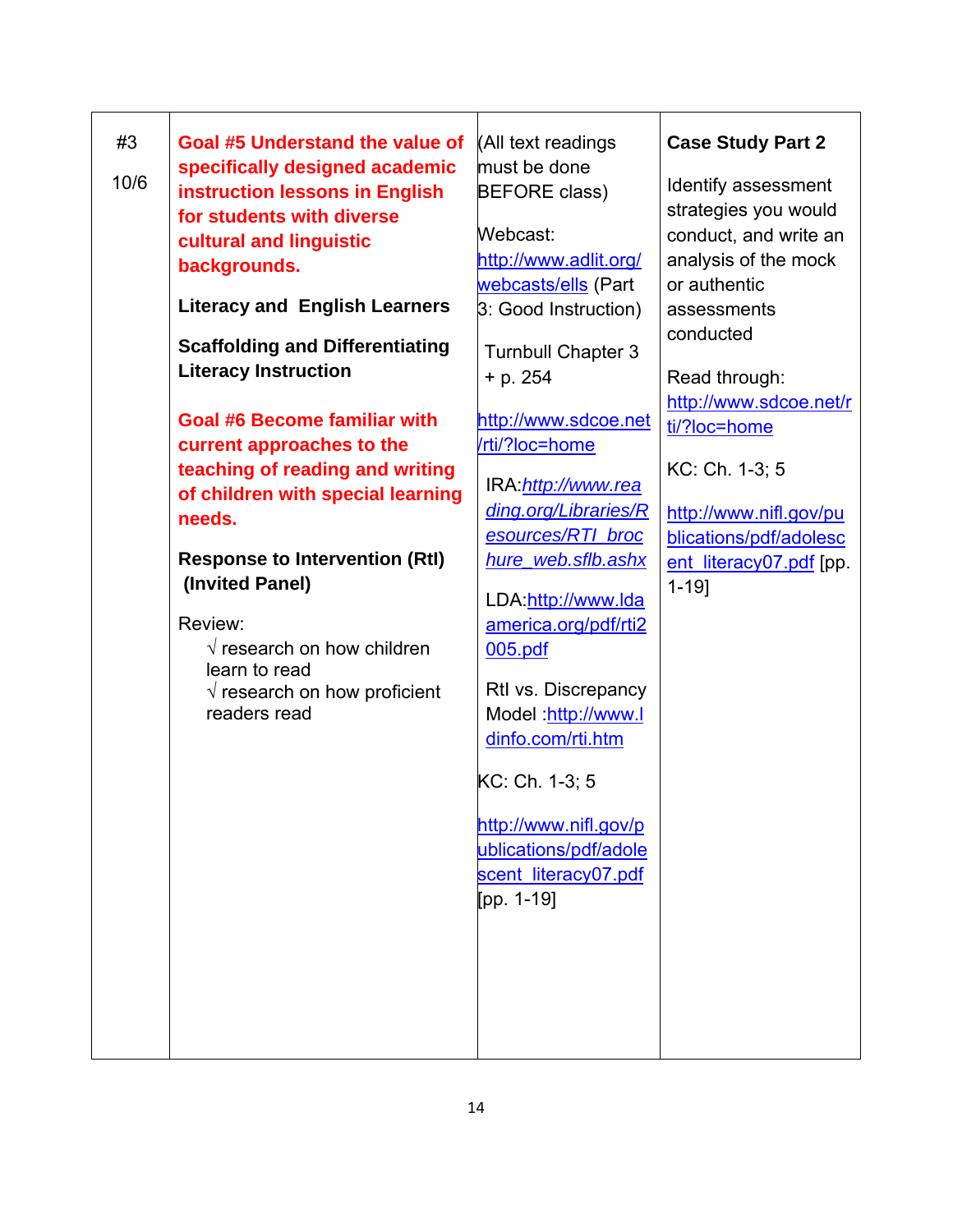| #4    |                                      |                       |                           |
|-------|--------------------------------------|-----------------------|---------------------------|
|       | <b>Goal #7 Become familiar with</b>  | (All text readings    |                           |
| 10/20 | formal language and literacy         | must be done          | <b>Case Study Part 3:</b> |
|       | assessment instruments and           | <b>BEFORE class)</b>  |                           |
|       | their usefulness in designing        |                       | Prepare a lesson          |
|       | appropriate instruction              | RLA FWK Ch. 6         | plan in which you         |
|       |                                      |                       | implement                 |
|       | <b>Goal #8 Become familiar with</b>  | $KC: Ch. 4 + 6$       | interventions using       |
|       | informal language and literacy       | <b>DIBELS:</b>        | a self-selected           |
|       | assessments, such as                 | http://www.dibels.org | Tovani text strategy.     |
|       | portfolios, and performance and      | /dibels.html +        | <b>Rtl Position Paper</b> |
|       | presentation options; and their      | instruments           |                           |
|       | usefulness in designing              |                       | RLA FWK Ch. 6             |
|       | appropriate instruction.             |                       |                           |
|       | <b>Assessment Carousel</b>           |                       | $KC: Ch. 4 + 6$           |
|       |                                      |                       | KH: Ch. 4-7               |
|       | Literature Circles #3: Monitoring    |                       |                           |
|       | for Understanding and Making         |                       |                           |
|       | Inferences                           |                       |                           |
|       |                                      |                       |                           |
|       |                                      |                       |                           |
|       | <b>Review:</b>                       |                       |                           |
|       | $\sqrt{\ }$ structure of the English |                       |                           |
|       | language                             |                       |                           |
|       |                                      |                       |                           |
|       | $\sqrt{}$ spelling instruction       |                       |                           |
|       | $\sqrt{}$ relationships between      |                       |                           |
|       | reading,                             |                       |                           |
|       | writing, and spelling                |                       |                           |
|       |                                      |                       |                           |
|       | $\sqrt{ }$ diagnosis of reading      |                       |                           |
|       | deficiencies                         |                       |                           |
|       |                                      |                       |                           |
|       |                                      |                       |                           |
|       |                                      |                       |                           |
|       |                                      |                       |                           |
|       |                                      |                       |                           |
|       |                                      |                       |                           |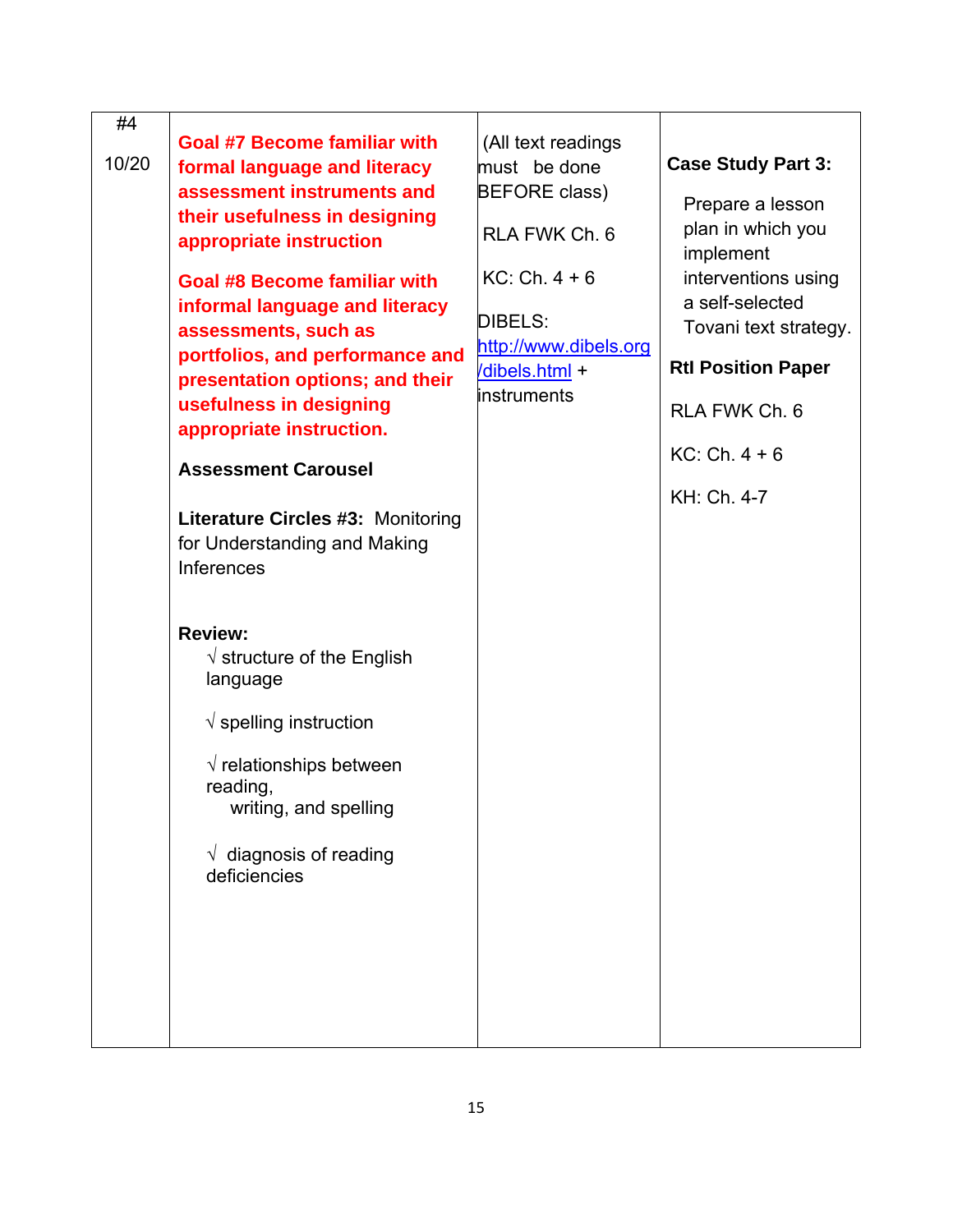| #5<br>11/3 | <b>Goal #9 Demonstrate the ability</b><br>to design and adapt instruction<br>and classroom environment<br>which are responsive to all<br>learners.<br><b>Goal #10 Translate language</b><br>and literacy assessment and<br>evaluation results into effective | (All text readings<br>must be done<br><b>BEFORE class)</b><br>Tovani's Teaching<br>Points: Relevant<br>Examples in the<br>Student Context (EL,<br>SN, GATE, etc.) | <b>Case Study Part 4:</b><br>Reflect on the Case<br>Study process and<br>include in your written<br>response what you<br>learned from the<br>Case Study<br>assignment. |
|------------|--------------------------------------------------------------------------------------------------------------------------------------------------------------------------------------------------------------------------------------------------------------|-------------------------------------------------------------------------------------------------------------------------------------------------------------------|------------------------------------------------------------------------------------------------------------------------------------------------------------------------|
|            | instructional goals and<br>objectives for all learners.                                                                                                                                                                                                      | T: Chapter $7 & 8 & 8$                                                                                                                                            | T: Ch. 7 & 88                                                                                                                                                          |
|            | <b>What Do Good Readers Do?</b>                                                                                                                                                                                                                              | <b>Choosing Good</b>                                                                                                                                              | <b>FWK: Revisit</b>                                                                                                                                                    |
|            | <b>Revisiting Universal Access</b>                                                                                                                                                                                                                           | <b>Books</b>                                                                                                                                                      | Universal Access Gr.<br>4-8 and 5-12                                                                                                                                   |
|            | <b>Cooperative Grouping to</b><br><b>Improve Language Arts Skills:</b>                                                                                                                                                                                       |                                                                                                                                                                   |                                                                                                                                                                        |
|            | <b>Comprehension</b><br>$\bullet$                                                                                                                                                                                                                            |                                                                                                                                                                   | KH: Ch. 8-finish                                                                                                                                                       |
|            | <b>Peer Analysis</b><br>$\bullet$                                                                                                                                                                                                                            |                                                                                                                                                                   |                                                                                                                                                                        |
|            | <b>Text-driven Activity</b><br>$\bullet$<br><b>Development</b>                                                                                                                                                                                               |                                                                                                                                                                   |                                                                                                                                                                        |
|            | <b>Literature Circles #4: Individual</b><br>Chapter Groups; Application of<br><b>Tovani Strategies</b>                                                                                                                                                       |                                                                                                                                                                   |                                                                                                                                                                        |
|            | <b>Review:</b><br>$\sqrt{}$ planning and delivery of<br>appropriate reading instruction<br>based on assessment and<br>evaluation                                                                                                                             |                                                                                                                                                                   |                                                                                                                                                                        |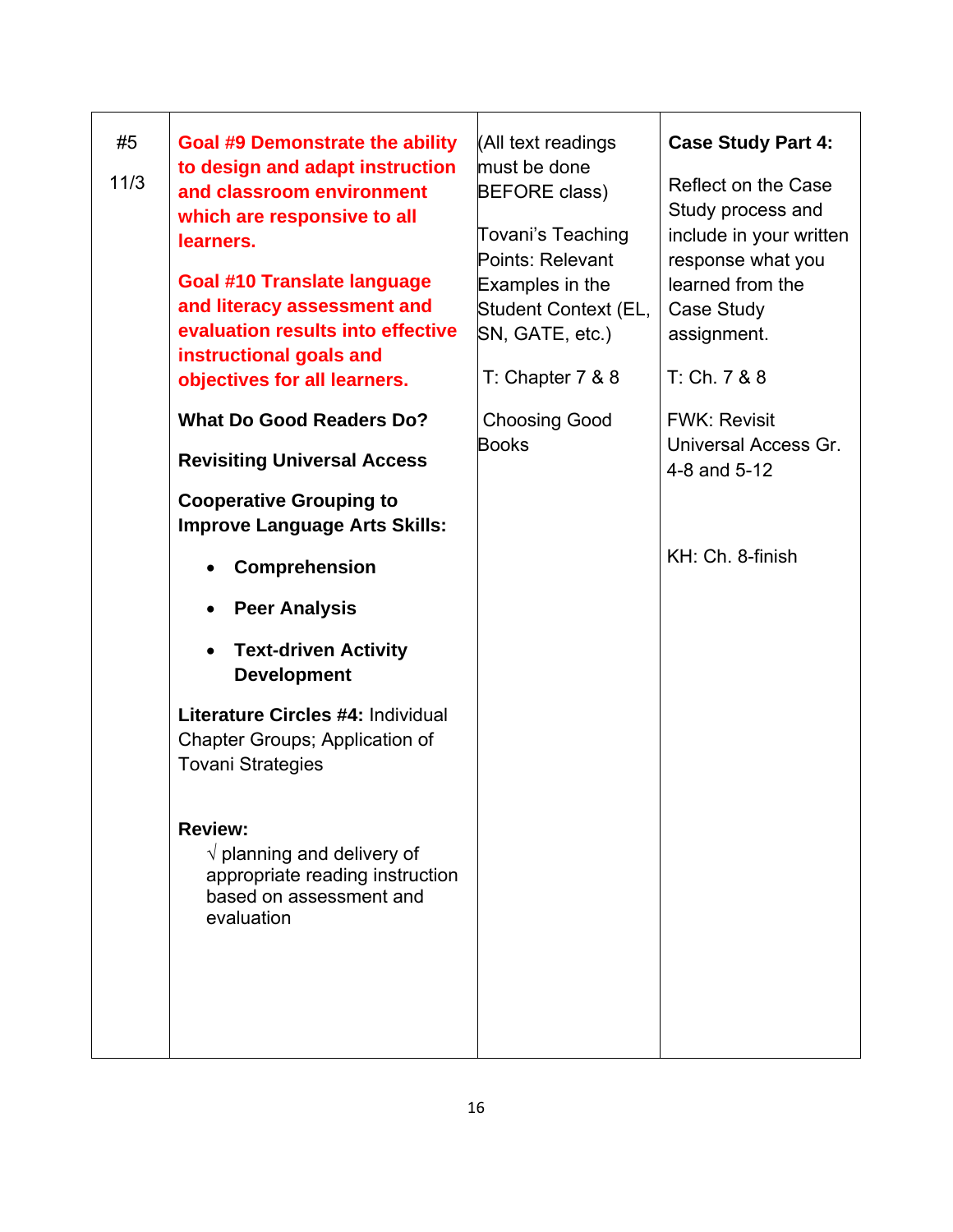| #6    | Goal #11 Understand middle and        | (All text readings         | <b>Review KC text</b>                  |
|-------|---------------------------------------|----------------------------|----------------------------------------|
| 11/17 | secondary language and literacy       | must be done               |                                        |
|       | issues in today's classrooms.         | <b>BEFORE class)</b>       | <b>Autism Assignment</b><br><b>Due</b> |
|       | Goal #12 Develop an                   | http://www.betterhig       |                                        |
|       | appreciation for the need of all      | hschools.org/topics/li     |                                        |
|       | learners to experience success        | teracy.asp                 |                                        |
|       | in middle and secondary               |                            |                                        |
|       | classrooms.                           | http://www.betterhig       |                                        |
|       |                                       | hschools.org/docs/N        |                                        |
|       | <b>Autism Review</b>                  | <b>HSC_HighSchoolLit</b>   |                                        |
|       | <b>Review:</b>                        | eracy.pdf                  |                                        |
|       | $\sqrt{ }$ means of improving reading |                            |                                        |
|       | comprehension                         | <b>Project TEACCH</b>      |                                        |
|       |                                       | <b>Readers with</b>        |                                        |
|       |                                       | Autism                     |                                        |
|       |                                       |                            |                                        |
|       |                                       | <b>ABA</b>                 |                                        |
|       |                                       | http://www.youtube.c       |                                        |
|       |                                       | om/watch?v=iyCx-           |                                        |
|       |                                       | OLzgJw&feature=rel         |                                        |
|       |                                       | ated                       |                                        |
|       |                                       |                            |                                        |
|       |                                       | <b>Parents of Children</b> |                                        |
|       |                                       | with Autism:               |                                        |
|       |                                       | http://www.youtube.c       |                                        |
|       |                                       | om/watch?v=FDMM            |                                        |
|       |                                       | wG7RrFQ&feature=r          |                                        |
|       |                                       | elated                     |                                        |
|       |                                       |                            |                                        |